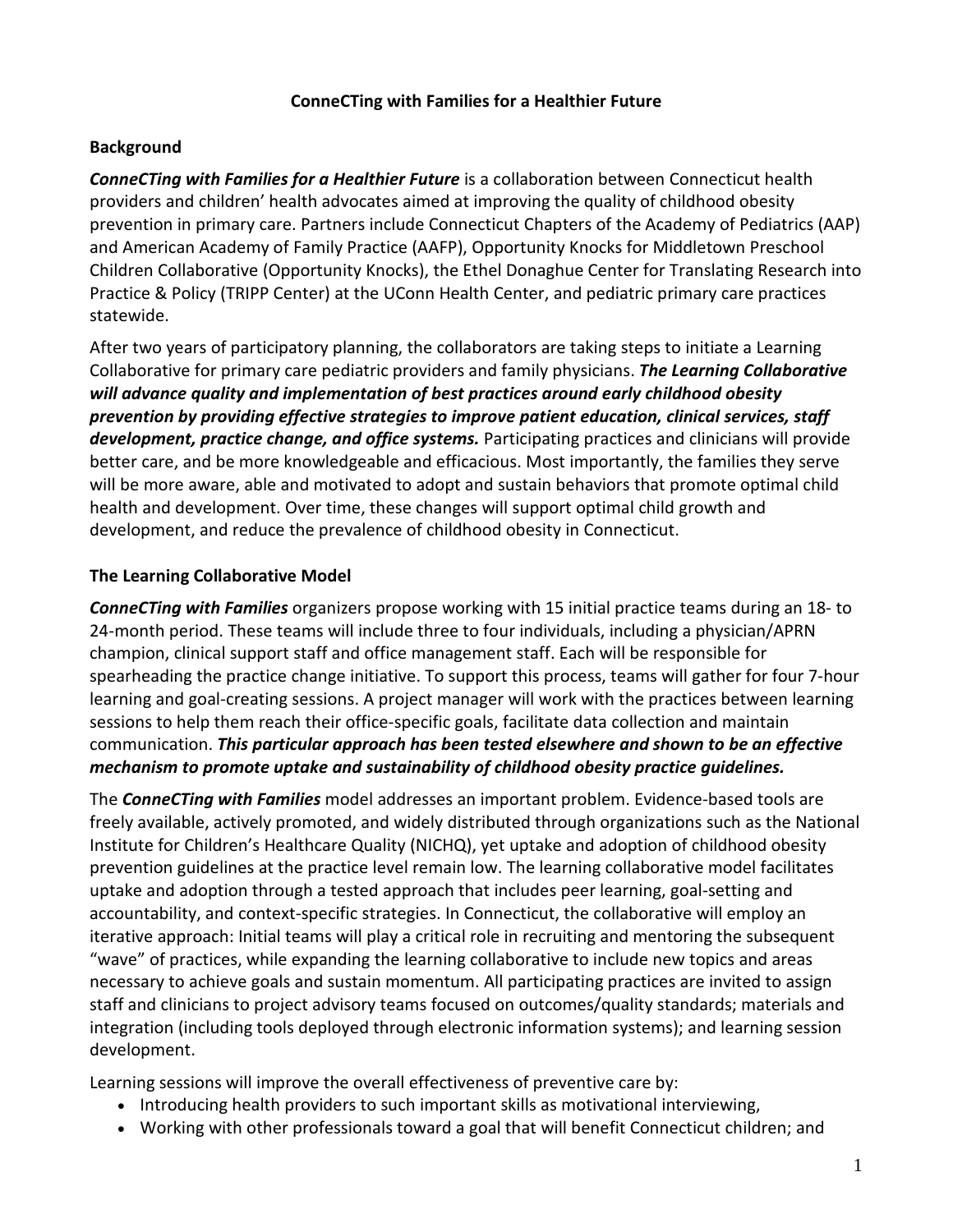Partnering with the broader community to better engage families, present consistent messaging, and identify and eliminate barriers that may stand in the way of families adopting and implementing health behaviors.

# **Current Stakeholders**

Pediatric and family practices committed to being the "first wave" in this Learning Collaborative represent a broad spectrum of Connecticut practices. They include large and small private practices, federally qualified health centers, other community health centers and academic residency programs from all geographic areas of the state. While some are single provider practices, others include multiple primary care providers spread across several sites of care. Many serve primarily low-income, minority, or publicly insured children who are at disproportionately high risk of developing obesity; *collectively, we estimate that the 15 initial practices serve as medical homes to approximately 21,800 children, 69% (15,000) of whom are enrolled in Medicaid.*

## **Uniqueness**

This initiative is unique in many ways. Similar practice-based interventions have been implemented in Maine (KeepME Healthy) and New Hampshire (StayNHealthy), with an emphasis on identifying and treating overweight and obese youth. *ConneCTing with Families* targets *early primary prevention*, directing significant attention to infancy and early childhood (ages 0 to 5), when health behaviors and family relationships are being formed, and when, without the benefit of protective strategies, the propensity for obesity becomes established.

This foundational work will be augmented by sessions around infant feeding, evidence-based, familyfocused management of obesity in a primary care environment, and integration of co-management protocols for obese youth with co-morbidities, whereby primary care providers and specialists work together on a shared plan. *Program materials and approach will be developed and adapted for clinicians, by clinicians, capitalizing on the depth of expertise among the organizers.* For instance, content around infant feeding will incorporate the perspectives of an experienced community dietitian and a pediatrician who has expertise in parent-infant relationships. The primary care-based obesity management session will be developed in collaboration with a community-based pediatrician/endocrinologist who has been recognized for developing and implementing practice- and community-based programming.

# **Goals and Outcomes**

While tailored goals will be created by each participating practice, the Learning Collaborative organized by *ConneCTing with Families* will take a unified approach to measurement, identification, documentation, appropriate laboratory testing, and documentation of discussions around "health" status for all children during health maintenance visits. Examples of measurable outcomes include the following:

- *Documentation and Reimbursement:* measuring and plotting BMI, providing evidence-based messaging during well child care consistently, assessing ability to perform and get paid for specific obesity visits;
- *Provider change:* improvement in ability to identify, document, order/evaluate recommended labs, and communicate effectively with parents around overweight and obesity prevention and